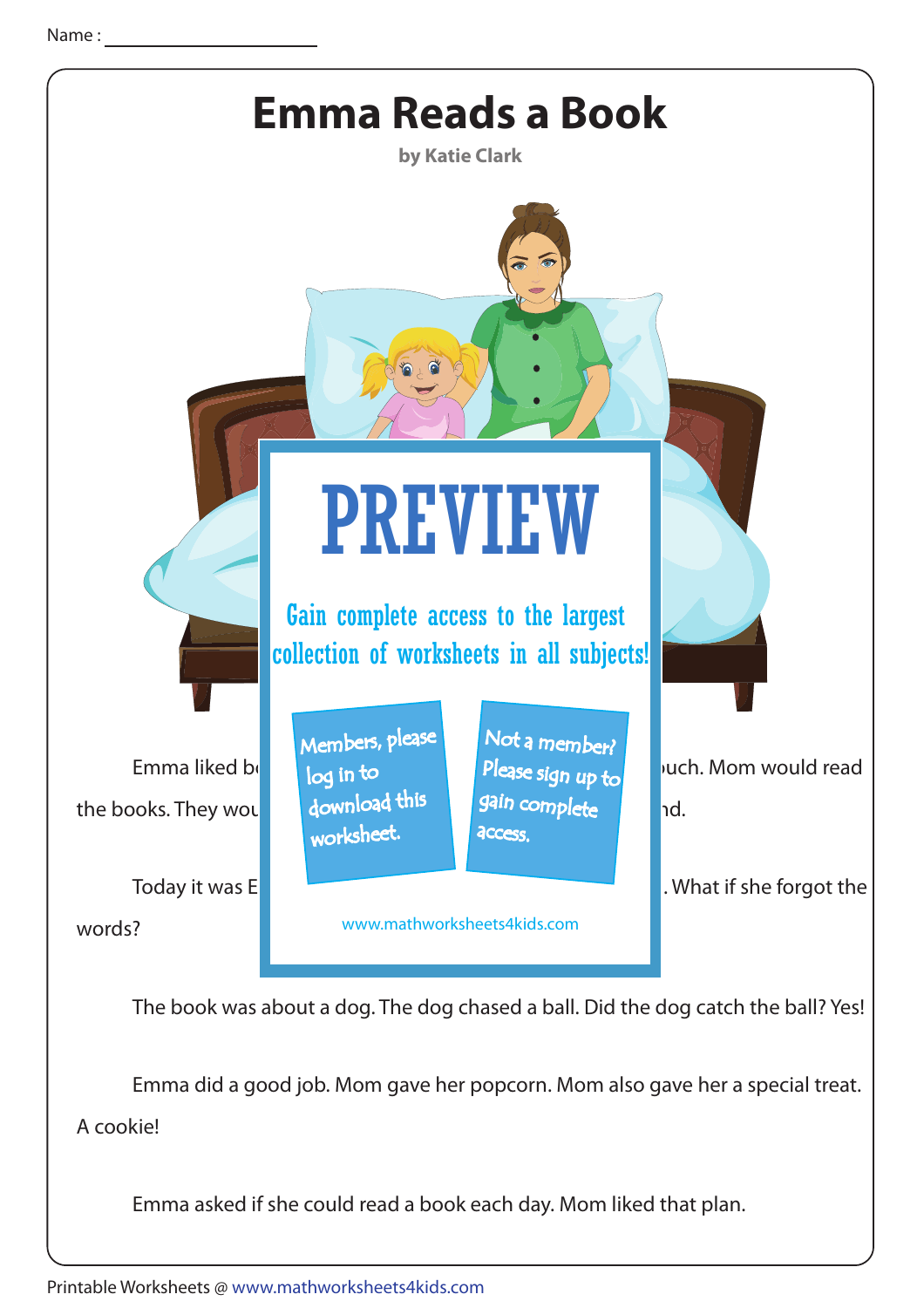|                                   | What would Emma and Mom eat while reading?                                                                                                                                               |
|-----------------------------------|------------------------------------------------------------------------------------------------------------------------------------------------------------------------------------------|
|                                   |                                                                                                                                                                                          |
| Sort the words.<br>Dog, Emma, coc |                                                                                                                                                                                          |
| People                            | <b>PREVIEW</b>                                                                                                                                                                           |
| Find the verb.<br>Emma read a bc  | Gain complete access to the largest<br>collection of worksheets in all subjects!<br>Members, please<br>Not a member?<br>Please sign up to<br>log in to<br>download this<br>gain complete |
| The book was al<br>fairy<br>a)    | worksheet.<br>access.<br>www.mathworksheets4kids.com                                                                                                                                     |
| b)<br>cat<br>dog<br>$\mathsf{C}$  |                                                                                                                                                                                          |
| What did Mom treat Emma to?       |                                                                                                                                                                                          |